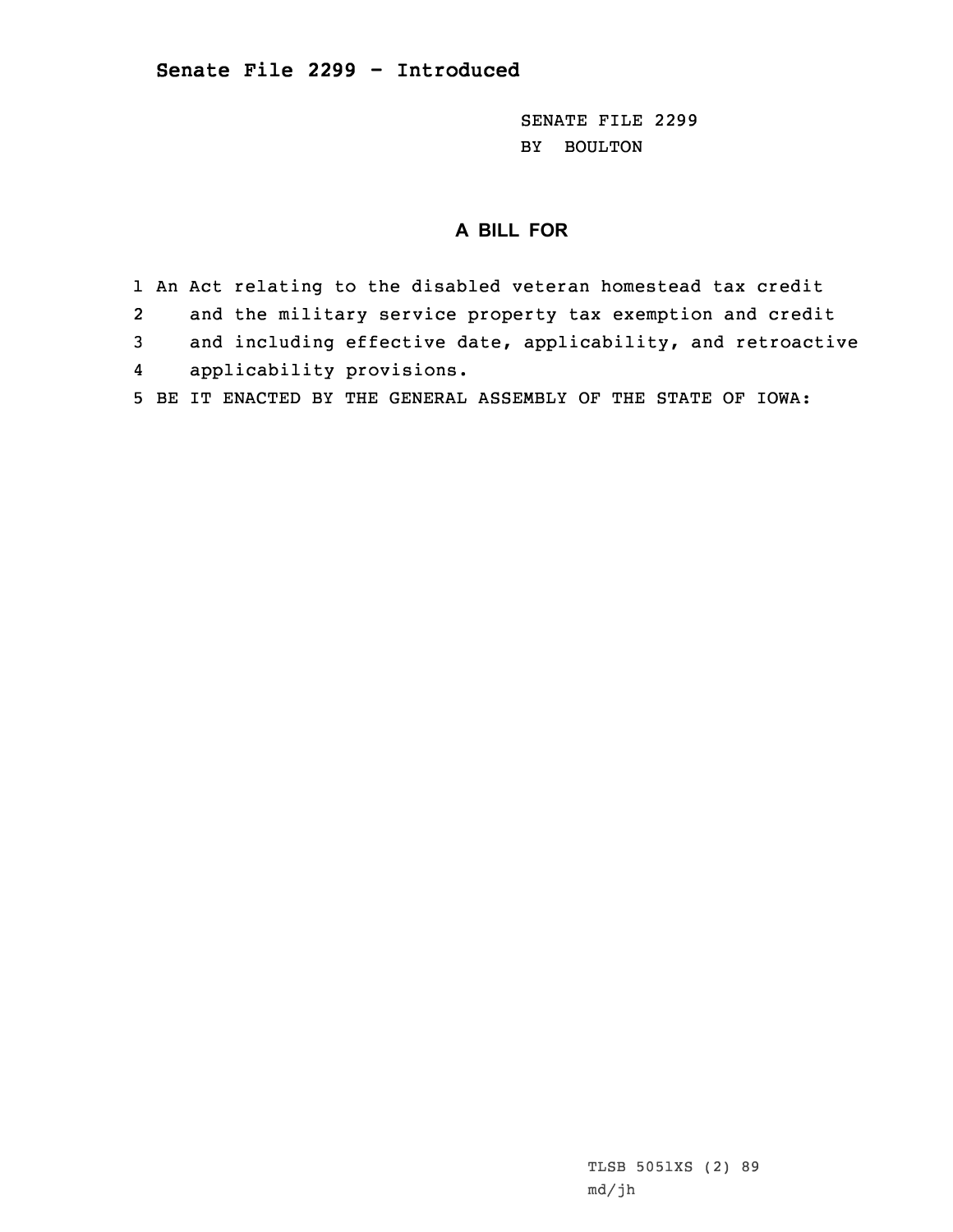1 DIVISION I 2 DISABLED VETERAN HOMESTEAD CREDIT Section 1. Section 425.15, Code 2022, is amended by adding the following new subsection: NEW SUBSECTION. 1A. If the owner of a homestead allowed <sup>a</sup> credit under this subchapter does not meet the criteria of subsection 1 and is any of the following, the amount of the credit allowed on the homestead from the homestead credit fund shall be the greater of the amount of the credit authorized under section 425.1, subsection 2, or <sup>a</sup> percentage of the entire amount of the tax levied on the homestead that is equivalent to the owner's permanent service-connected disability rating percentage: 14 *a.* <sup>A</sup> veteran as defined in section 35.1 with <sup>a</sup> permanent service-connected disability rating that is less than one hundred percent, as certified by the United States department of veterans affairs. *b.* <sup>A</sup> former member of the national guard of any state who otherwise meets the service requirements of section 35.1, subsection 2, paragraph *"b"*, subparagraph (2) or (7), with <sup>a</sup> permanent service-connected disability rating of less than one hundred percent, as certified by the United States department of veterans affairs. 24 Sec. 2. Section 425.15, subsection 2, paragraph a, Code 2022, is amended to read as follows: *a.* For an owner described in [subsection](https://www.legis.iowa.gov/docs/code/2022/425.15.pdf) 1, paragraph *"a"*, *"b"*, or *"c"*, or subsection 1A, the credit allowed shall be continued to the estate of an owner who is deceased or the surviving spouse and any child, as defined in [section](https://www.legis.iowa.gov/docs/code/2022/234.1.pdf) 234.1, who are the beneficiaries of <sup>a</sup> deceased owner, so long as the surviving spouse remains unmarried. Sec. 3. Section 425.15, subsection 3, Code 2022, is amended to read as follows: 3. An owner or <sup>a</sup> beneficiary of an owner who elects to

35 secure the credit provided in this [section](https://www.legis.iowa.gov/docs/code/2022/425.15.pdf) under the conditions

-1-

LSB 5051XS (2) 89  $md/jh$   $1/4$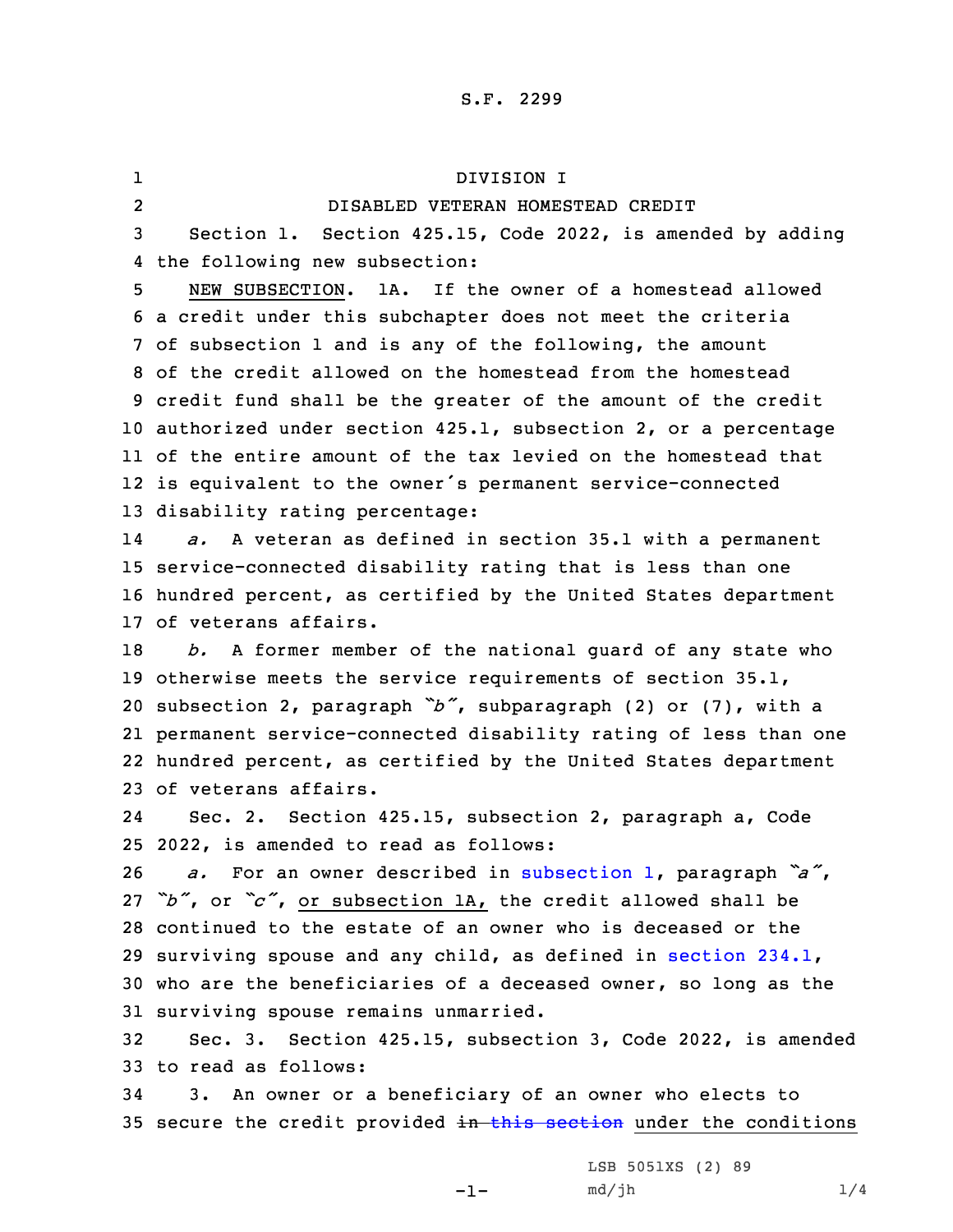described in subsection 1 is not eligible for any other real property tax exemption provided by law for veterans of military 3 service. 4 Sec. 4. EFFECTIVE UPON ENACTMENT. This division of this Act, being deemed of immediate importance, takes effect upon enactment. Sec. 5. RETROACTIVE APPLICABILITY. This division of this Act applies retroactively to homestead credit claims filed on or after January 1, 2022, for credits allowed against property taxes due and payable in fiscal years beginning on or after July 1, 2023. 12 DIVISION II MILITARY SERVICE CREDIT 14 Sec. 6. Section 426A.11, subsection 1, Code 2022, is amended by striking the subsection. Sec. 7. Section 426A.11, subsection 2, Code 2022, is amended to read as follows: 18 2. The property, not to exceed one thousand eight hundred 19 fifty-two fifteen thousand dollars in taxable value, of an honorably separated, retired, furloughed to <sup>a</sup> reserve, placed on inactive status, or discharged veteran, as defined in section 35.1, subsection 2, paragraph *"a"* or *"b"*. Sec. 8. APPLICABILITY. This division of this Act applies to property taxes due and payable in fiscal years beginning on or after July 1, 2022. EXPLANATION **The inclusion of this explanation does not constitute agreement with the explanation's substance by the members of the general assembly.** This bill relates to the disabled veteran homestead credit and the military service property tax exemption and credit. Current Code section 425.15 provides <sup>a</sup> homestead credit to the owner of <sup>a</sup> homestead for the full amount of property tax levied if the owner is any of the following: (1) <sup>a</sup> veteran of any of the military forces of the United States who acquired the homestead under specified federal programs;

 $-2-$ 

LSB 5051XS (2) 89  $md/jh$  2/4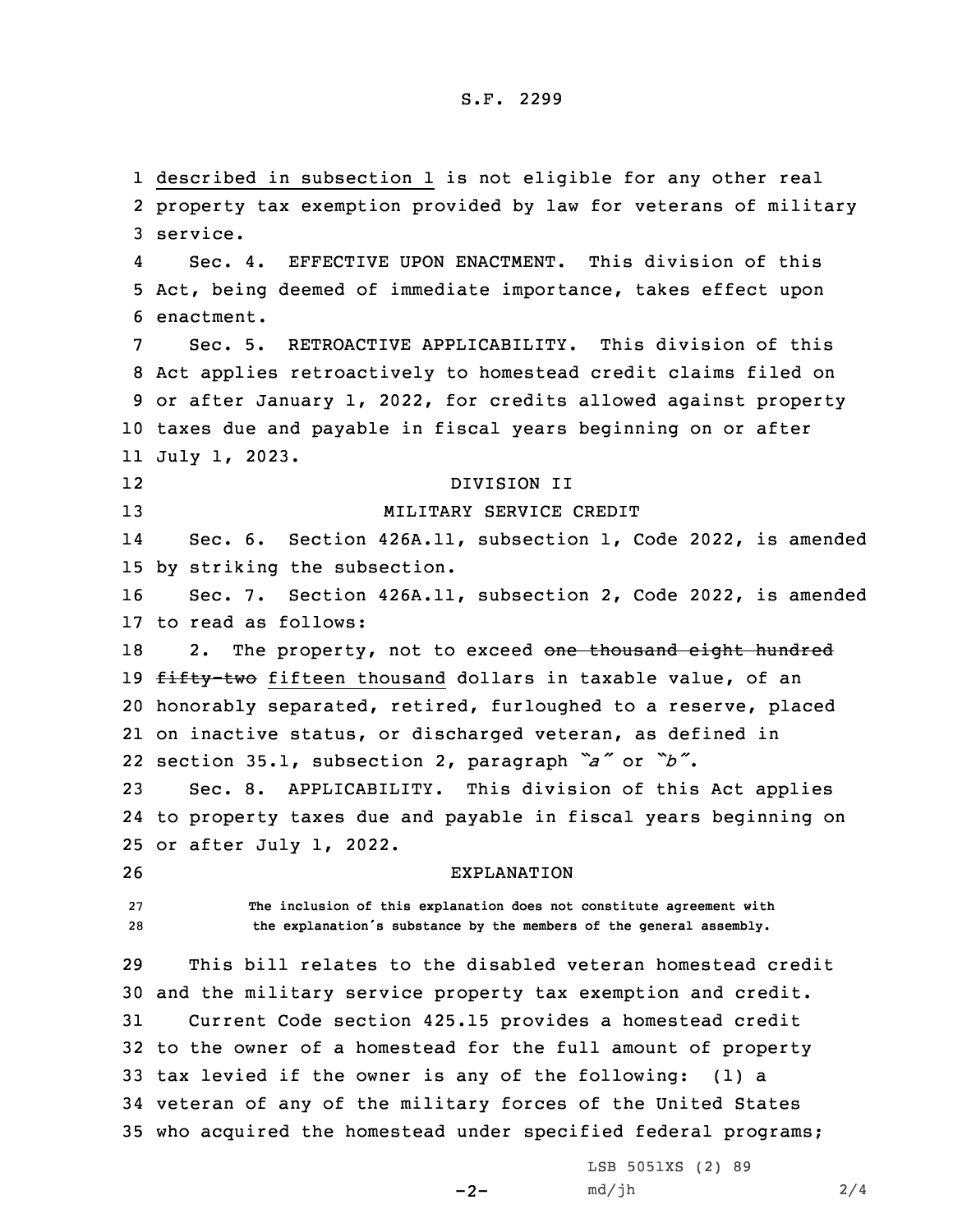(2) <sup>a</sup> veteran with <sup>a</sup> permanent service-connected disability rating of 100 percent or <sup>a</sup> permanent and total disability rating based on individual unemployability that is compensated at the 100 percent disability rate; (3) <sup>a</sup> former member of the national guard of any state who meets specified service requirements with <sup>a</sup> permanent service-connected disability rating of 100 percent or <sup>a</sup> permanent and total disability rating based on individual unemployability that is compensated at the 100 percent disability rate; or (4) an individual who is <sup>a</sup> surviving spouse or <sup>a</sup> child and who is receiving federal dependency and indemnity compensation.

12 Division <sup>I</sup> of the bill creates two additional categories of disabled veterans who qualify for <sup>a</sup> homestead credit under Code section 425.15. Under the bill, if the owner of <sup>a</sup> homestead does not meet the criteria under current law for <sup>a</sup> disabled veteran homestead tax credit and is either of the following, the amount of the credit allowed on the homestead is the greater of the amount of the regular homestead credit (an amount equal to the actual levy on the first \$4,850 dollars of actual value) or <sup>a</sup> percentage of the entire amount of the tax levied on the homestead that is equivalent to the owner's service-connected disability rating percentage: (1) <sup>a</sup> veteran with <sup>a</sup> permanent service-connected disability rating that is less than 100 percent or (2) <sup>a</sup> former member of the national guard of any state who meets specified service requirements with <sup>a</sup> permanent service-connected disability rating of less than 100 percent.

 Division <sup>I</sup> of the bill takes effect upon enactment and applies retroactively to homestead credit claims filed on or after January 1, 2022, for credits allowed against property taxes due and payable in fiscal years beginning on or after July 1, 2023.

33 Under current law, veterans of World War I are entitled to <sup>a</sup> 34 property tax exemption of \$2,778 in taxable value and honorably 35 discharged veterans who served during other specific time

 $-3-$ 

LSB 5051XS (2) 89  $md/jh$  3/4